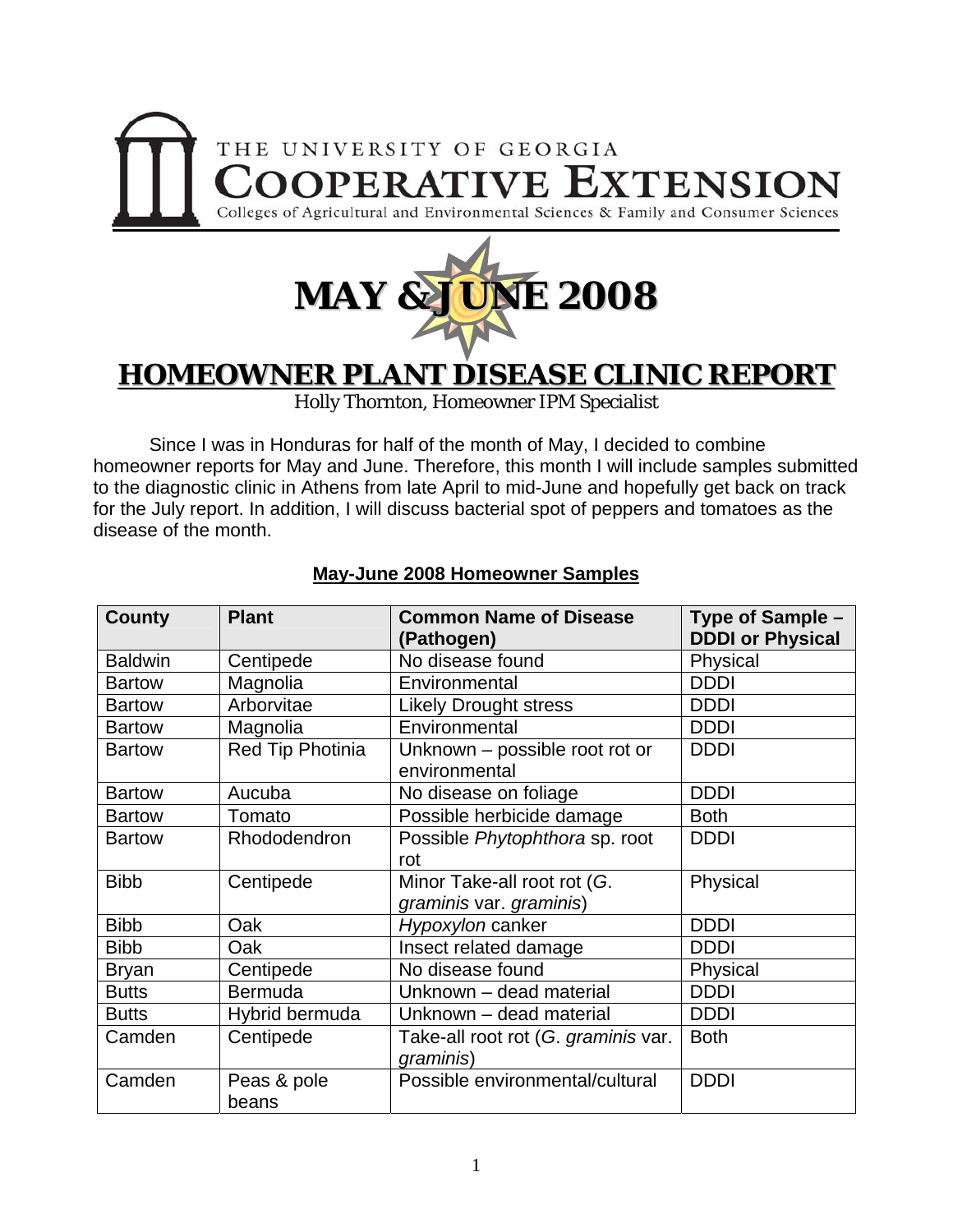| Candler<br>Corn plant<br>Immature fungal leaf spot<br><b>Both</b><br><b>Burford Holly</b><br>Unable to determine<br><b>DDDI</b><br>Carroll<br><b>DDDI</b><br>Charlton<br><b>Tomatoes</b><br>Unable to determine<br>Oleander<br>Chatham<br>Unknown - site or root problem<br>Physical<br>Unknown - possible<br>Physical<br>Clarke<br>Tomato<br>overwatering<br>Mushroom<br>Unknown - too deteriorated<br>Cobb<br>Physical<br>Cobb<br>Canker (Coniothyrium sp.)<br>Physical<br>Rose<br>Bermuda<br>Take-all root rot (G. graminis var.<br>Physical<br>Cobb<br>graminis)<br><b>DDDI</b><br>Possible fungal leaf spot - Red<br>Coffee<br>Amaryllis<br>blotch<br><b>DDDI</b><br>Coffee<br>Unknown<br>Apple<br>Fungal leaf spot (Macrophoma<br>Colquitt<br>Physical<br>Dogwood<br>sp.)<br>Columbia<br>Minor Large patch (Rhizoctonia<br>Centipede<br>Physical<br>$sp.$ )<br>Burn - chemical or sun<br>Coweta<br>Hosta<br>Physical<br>St. Augustine<br>Take-all root rot (G. graminis var.<br>Physical<br>Coweta<br>graminis)<br><b>DDDI</b><br>Crawford<br>Unknown<br>Tomato<br><b>DeKalb</b><br>Zoysia<br>Cultural issues - compacted<br>Physical<br>soils<br>$\overline{No}$ disease found $-$ likely<br><b>DeKalb</b><br>Physical<br>Juniper<br>environmental/cultural<br><b>DeKalb</b><br>Largely cultural issues (thatch &<br>Physical<br>Zoysia<br>compaction)<br><b>Bradford Pear</b><br>Fire blight (Erwinia amylovora)<br>Physical<br><b>Dooly</b><br>Tomato<br>Early blight (Alternaria solani)<br>Physical<br>Dooly<br>Douglas<br>Physical<br>Mushroom in<br>Leucocoprinus sp.<br>potted corn plant<br>Physical<br>Douglas<br>Insect related damage<br>Cherry<br>Centipede<br>Effingham<br>Possible Fairy ring<br>Physical<br>Effingham<br>Centipede<br>No live material submitted<br>Physical<br>Elbert<br>Physical<br>Zoysia<br>Cultural (thatch & compacted<br>soils) & ETRI fungi in roots<br>Physical<br>Dogwood trees<br>No disease found<br>Evans<br>Shrub<br><b>DDDI</b><br>Likely environmental damage<br>Fayette<br>Magnolia<br>Fungal leaf spot<br><b>DDDI</b><br>Fayette<br><b>Pieris</b><br>Possible fungal leaf spot<br>Fayette<br><b>DDDI</b><br>Fayette<br>Magnolia<br>Insects & cold damage<br><b>DDDI</b><br>Environmental stress & insect<br><b>DDDI</b><br>Fayette<br>Magnolia | <b>County</b> | <b>Plant</b> | <b>Common Name of Disease</b><br>(Pathogen) | Type of Sample -<br><b>DDDI or Physical</b> |
|--------------------------------------------------------------------------------------------------------------------------------------------------------------------------------------------------------------------------------------------------------------------------------------------------------------------------------------------------------------------------------------------------------------------------------------------------------------------------------------------------------------------------------------------------------------------------------------------------------------------------------------------------------------------------------------------------------------------------------------------------------------------------------------------------------------------------------------------------------------------------------------------------------------------------------------------------------------------------------------------------------------------------------------------------------------------------------------------------------------------------------------------------------------------------------------------------------------------------------------------------------------------------------------------------------------------------------------------------------------------------------------------------------------------------------------------------------------------------------------------------------------------------------------------------------------------------------------------------------------------------------------------------------------------------------------------------------------------------------------------------------------------------------------------------------------------------------------------------------------------------------------------------------------------------------------------------------------------------------------------------------------------------------------------------------------------------------------------------------------------------------------------------------------------------------------------------------------------------------------------------------------------------------------------------------|---------------|--------------|---------------------------------------------|---------------------------------------------|
|                                                                                                                                                                                                                                                                                                                                                                                                                                                                                                                                                                                                                                                                                                                                                                                                                                                                                                                                                                                                                                                                                                                                                                                                                                                                                                                                                                                                                                                                                                                                                                                                                                                                                                                                                                                                                                                                                                                                                                                                                                                                                                                                                                                                                                                                                                        |               |              |                                             |                                             |
|                                                                                                                                                                                                                                                                                                                                                                                                                                                                                                                                                                                                                                                                                                                                                                                                                                                                                                                                                                                                                                                                                                                                                                                                                                                                                                                                                                                                                                                                                                                                                                                                                                                                                                                                                                                                                                                                                                                                                                                                                                                                                                                                                                                                                                                                                                        |               |              |                                             |                                             |
|                                                                                                                                                                                                                                                                                                                                                                                                                                                                                                                                                                                                                                                                                                                                                                                                                                                                                                                                                                                                                                                                                                                                                                                                                                                                                                                                                                                                                                                                                                                                                                                                                                                                                                                                                                                                                                                                                                                                                                                                                                                                                                                                                                                                                                                                                                        |               |              |                                             |                                             |
|                                                                                                                                                                                                                                                                                                                                                                                                                                                                                                                                                                                                                                                                                                                                                                                                                                                                                                                                                                                                                                                                                                                                                                                                                                                                                                                                                                                                                                                                                                                                                                                                                                                                                                                                                                                                                                                                                                                                                                                                                                                                                                                                                                                                                                                                                                        |               |              |                                             |                                             |
|                                                                                                                                                                                                                                                                                                                                                                                                                                                                                                                                                                                                                                                                                                                                                                                                                                                                                                                                                                                                                                                                                                                                                                                                                                                                                                                                                                                                                                                                                                                                                                                                                                                                                                                                                                                                                                                                                                                                                                                                                                                                                                                                                                                                                                                                                                        |               |              |                                             |                                             |
|                                                                                                                                                                                                                                                                                                                                                                                                                                                                                                                                                                                                                                                                                                                                                                                                                                                                                                                                                                                                                                                                                                                                                                                                                                                                                                                                                                                                                                                                                                                                                                                                                                                                                                                                                                                                                                                                                                                                                                                                                                                                                                                                                                                                                                                                                                        |               |              |                                             |                                             |
|                                                                                                                                                                                                                                                                                                                                                                                                                                                                                                                                                                                                                                                                                                                                                                                                                                                                                                                                                                                                                                                                                                                                                                                                                                                                                                                                                                                                                                                                                                                                                                                                                                                                                                                                                                                                                                                                                                                                                                                                                                                                                                                                                                                                                                                                                                        |               |              |                                             |                                             |
|                                                                                                                                                                                                                                                                                                                                                                                                                                                                                                                                                                                                                                                                                                                                                                                                                                                                                                                                                                                                                                                                                                                                                                                                                                                                                                                                                                                                                                                                                                                                                                                                                                                                                                                                                                                                                                                                                                                                                                                                                                                                                                                                                                                                                                                                                                        |               |              |                                             |                                             |
|                                                                                                                                                                                                                                                                                                                                                                                                                                                                                                                                                                                                                                                                                                                                                                                                                                                                                                                                                                                                                                                                                                                                                                                                                                                                                                                                                                                                                                                                                                                                                                                                                                                                                                                                                                                                                                                                                                                                                                                                                                                                                                                                                                                                                                                                                                        |               |              |                                             |                                             |
|                                                                                                                                                                                                                                                                                                                                                                                                                                                                                                                                                                                                                                                                                                                                                                                                                                                                                                                                                                                                                                                                                                                                                                                                                                                                                                                                                                                                                                                                                                                                                                                                                                                                                                                                                                                                                                                                                                                                                                                                                                                                                                                                                                                                                                                                                                        |               |              |                                             |                                             |
|                                                                                                                                                                                                                                                                                                                                                                                                                                                                                                                                                                                                                                                                                                                                                                                                                                                                                                                                                                                                                                                                                                                                                                                                                                                                                                                                                                                                                                                                                                                                                                                                                                                                                                                                                                                                                                                                                                                                                                                                                                                                                                                                                                                                                                                                                                        |               |              |                                             |                                             |
|                                                                                                                                                                                                                                                                                                                                                                                                                                                                                                                                                                                                                                                                                                                                                                                                                                                                                                                                                                                                                                                                                                                                                                                                                                                                                                                                                                                                                                                                                                                                                                                                                                                                                                                                                                                                                                                                                                                                                                                                                                                                                                                                                                                                                                                                                                        |               |              |                                             |                                             |
|                                                                                                                                                                                                                                                                                                                                                                                                                                                                                                                                                                                                                                                                                                                                                                                                                                                                                                                                                                                                                                                                                                                                                                                                                                                                                                                                                                                                                                                                                                                                                                                                                                                                                                                                                                                                                                                                                                                                                                                                                                                                                                                                                                                                                                                                                                        |               |              |                                             |                                             |
|                                                                                                                                                                                                                                                                                                                                                                                                                                                                                                                                                                                                                                                                                                                                                                                                                                                                                                                                                                                                                                                                                                                                                                                                                                                                                                                                                                                                                                                                                                                                                                                                                                                                                                                                                                                                                                                                                                                                                                                                                                                                                                                                                                                                                                                                                                        |               |              |                                             |                                             |
|                                                                                                                                                                                                                                                                                                                                                                                                                                                                                                                                                                                                                                                                                                                                                                                                                                                                                                                                                                                                                                                                                                                                                                                                                                                                                                                                                                                                                                                                                                                                                                                                                                                                                                                                                                                                                                                                                                                                                                                                                                                                                                                                                                                                                                                                                                        |               |              |                                             |                                             |
|                                                                                                                                                                                                                                                                                                                                                                                                                                                                                                                                                                                                                                                                                                                                                                                                                                                                                                                                                                                                                                                                                                                                                                                                                                                                                                                                                                                                                                                                                                                                                                                                                                                                                                                                                                                                                                                                                                                                                                                                                                                                                                                                                                                                                                                                                                        |               |              |                                             |                                             |
|                                                                                                                                                                                                                                                                                                                                                                                                                                                                                                                                                                                                                                                                                                                                                                                                                                                                                                                                                                                                                                                                                                                                                                                                                                                                                                                                                                                                                                                                                                                                                                                                                                                                                                                                                                                                                                                                                                                                                                                                                                                                                                                                                                                                                                                                                                        |               |              |                                             |                                             |
|                                                                                                                                                                                                                                                                                                                                                                                                                                                                                                                                                                                                                                                                                                                                                                                                                                                                                                                                                                                                                                                                                                                                                                                                                                                                                                                                                                                                                                                                                                                                                                                                                                                                                                                                                                                                                                                                                                                                                                                                                                                                                                                                                                                                                                                                                                        |               |              |                                             |                                             |
|                                                                                                                                                                                                                                                                                                                                                                                                                                                                                                                                                                                                                                                                                                                                                                                                                                                                                                                                                                                                                                                                                                                                                                                                                                                                                                                                                                                                                                                                                                                                                                                                                                                                                                                                                                                                                                                                                                                                                                                                                                                                                                                                                                                                                                                                                                        |               |              |                                             |                                             |
|                                                                                                                                                                                                                                                                                                                                                                                                                                                                                                                                                                                                                                                                                                                                                                                                                                                                                                                                                                                                                                                                                                                                                                                                                                                                                                                                                                                                                                                                                                                                                                                                                                                                                                                                                                                                                                                                                                                                                                                                                                                                                                                                                                                                                                                                                                        |               |              |                                             |                                             |
|                                                                                                                                                                                                                                                                                                                                                                                                                                                                                                                                                                                                                                                                                                                                                                                                                                                                                                                                                                                                                                                                                                                                                                                                                                                                                                                                                                                                                                                                                                                                                                                                                                                                                                                                                                                                                                                                                                                                                                                                                                                                                                                                                                                                                                                                                                        |               |              |                                             |                                             |
|                                                                                                                                                                                                                                                                                                                                                                                                                                                                                                                                                                                                                                                                                                                                                                                                                                                                                                                                                                                                                                                                                                                                                                                                                                                                                                                                                                                                                                                                                                                                                                                                                                                                                                                                                                                                                                                                                                                                                                                                                                                                                                                                                                                                                                                                                                        |               |              |                                             |                                             |
|                                                                                                                                                                                                                                                                                                                                                                                                                                                                                                                                                                                                                                                                                                                                                                                                                                                                                                                                                                                                                                                                                                                                                                                                                                                                                                                                                                                                                                                                                                                                                                                                                                                                                                                                                                                                                                                                                                                                                                                                                                                                                                                                                                                                                                                                                                        |               |              |                                             |                                             |
|                                                                                                                                                                                                                                                                                                                                                                                                                                                                                                                                                                                                                                                                                                                                                                                                                                                                                                                                                                                                                                                                                                                                                                                                                                                                                                                                                                                                                                                                                                                                                                                                                                                                                                                                                                                                                                                                                                                                                                                                                                                                                                                                                                                                                                                                                                        |               |              |                                             |                                             |
|                                                                                                                                                                                                                                                                                                                                                                                                                                                                                                                                                                                                                                                                                                                                                                                                                                                                                                                                                                                                                                                                                                                                                                                                                                                                                                                                                                                                                                                                                                                                                                                                                                                                                                                                                                                                                                                                                                                                                                                                                                                                                                                                                                                                                                                                                                        |               |              |                                             |                                             |
|                                                                                                                                                                                                                                                                                                                                                                                                                                                                                                                                                                                                                                                                                                                                                                                                                                                                                                                                                                                                                                                                                                                                                                                                                                                                                                                                                                                                                                                                                                                                                                                                                                                                                                                                                                                                                                                                                                                                                                                                                                                                                                                                                                                                                                                                                                        |               |              |                                             |                                             |
|                                                                                                                                                                                                                                                                                                                                                                                                                                                                                                                                                                                                                                                                                                                                                                                                                                                                                                                                                                                                                                                                                                                                                                                                                                                                                                                                                                                                                                                                                                                                                                                                                                                                                                                                                                                                                                                                                                                                                                                                                                                                                                                                                                                                                                                                                                        |               |              |                                             |                                             |
|                                                                                                                                                                                                                                                                                                                                                                                                                                                                                                                                                                                                                                                                                                                                                                                                                                                                                                                                                                                                                                                                                                                                                                                                                                                                                                                                                                                                                                                                                                                                                                                                                                                                                                                                                                                                                                                                                                                                                                                                                                                                                                                                                                                                                                                                                                        |               |              |                                             |                                             |
|                                                                                                                                                                                                                                                                                                                                                                                                                                                                                                                                                                                                                                                                                                                                                                                                                                                                                                                                                                                                                                                                                                                                                                                                                                                                                                                                                                                                                                                                                                                                                                                                                                                                                                                                                                                                                                                                                                                                                                                                                                                                                                                                                                                                                                                                                                        |               |              |                                             |                                             |
|                                                                                                                                                                                                                                                                                                                                                                                                                                                                                                                                                                                                                                                                                                                                                                                                                                                                                                                                                                                                                                                                                                                                                                                                                                                                                                                                                                                                                                                                                                                                                                                                                                                                                                                                                                                                                                                                                                                                                                                                                                                                                                                                                                                                                                                                                                        |               |              |                                             |                                             |
|                                                                                                                                                                                                                                                                                                                                                                                                                                                                                                                                                                                                                                                                                                                                                                                                                                                                                                                                                                                                                                                                                                                                                                                                                                                                                                                                                                                                                                                                                                                                                                                                                                                                                                                                                                                                                                                                                                                                                                                                                                                                                                                                                                                                                                                                                                        |               |              |                                             |                                             |
|                                                                                                                                                                                                                                                                                                                                                                                                                                                                                                                                                                                                                                                                                                                                                                                                                                                                                                                                                                                                                                                                                                                                                                                                                                                                                                                                                                                                                                                                                                                                                                                                                                                                                                                                                                                                                                                                                                                                                                                                                                                                                                                                                                                                                                                                                                        |               |              |                                             |                                             |
|                                                                                                                                                                                                                                                                                                                                                                                                                                                                                                                                                                                                                                                                                                                                                                                                                                                                                                                                                                                                                                                                                                                                                                                                                                                                                                                                                                                                                                                                                                                                                                                                                                                                                                                                                                                                                                                                                                                                                                                                                                                                                                                                                                                                                                                                                                        |               |              |                                             |                                             |
|                                                                                                                                                                                                                                                                                                                                                                                                                                                                                                                                                                                                                                                                                                                                                                                                                                                                                                                                                                                                                                                                                                                                                                                                                                                                                                                                                                                                                                                                                                                                                                                                                                                                                                                                                                                                                                                                                                                                                                                                                                                                                                                                                                                                                                                                                                        |               |              |                                             |                                             |
|                                                                                                                                                                                                                                                                                                                                                                                                                                                                                                                                                                                                                                                                                                                                                                                                                                                                                                                                                                                                                                                                                                                                                                                                                                                                                                                                                                                                                                                                                                                                                                                                                                                                                                                                                                                                                                                                                                                                                                                                                                                                                                                                                                                                                                                                                                        |               |              |                                             |                                             |
|                                                                                                                                                                                                                                                                                                                                                                                                                                                                                                                                                                                                                                                                                                                                                                                                                                                                                                                                                                                                                                                                                                                                                                                                                                                                                                                                                                                                                                                                                                                                                                                                                                                                                                                                                                                                                                                                                                                                                                                                                                                                                                                                                                                                                                                                                                        |               |              |                                             |                                             |
|                                                                                                                                                                                                                                                                                                                                                                                                                                                                                                                                                                                                                                                                                                                                                                                                                                                                                                                                                                                                                                                                                                                                                                                                                                                                                                                                                                                                                                                                                                                                                                                                                                                                                                                                                                                                                                                                                                                                                                                                                                                                                                                                                                                                                                                                                                        |               |              |                                             |                                             |
|                                                                                                                                                                                                                                                                                                                                                                                                                                                                                                                                                                                                                                                                                                                                                                                                                                                                                                                                                                                                                                                                                                                                                                                                                                                                                                                                                                                                                                                                                                                                                                                                                                                                                                                                                                                                                                                                                                                                                                                                                                                                                                                                                                                                                                                                                                        |               |              |                                             |                                             |
|                                                                                                                                                                                                                                                                                                                                                                                                                                                                                                                                                                                                                                                                                                                                                                                                                                                                                                                                                                                                                                                                                                                                                                                                                                                                                                                                                                                                                                                                                                                                                                                                                                                                                                                                                                                                                                                                                                                                                                                                                                                                                                                                                                                                                                                                                                        |               |              |                                             |                                             |
|                                                                                                                                                                                                                                                                                                                                                                                                                                                                                                                                                                                                                                                                                                                                                                                                                                                                                                                                                                                                                                                                                                                                                                                                                                                                                                                                                                                                                                                                                                                                                                                                                                                                                                                                                                                                                                                                                                                                                                                                                                                                                                                                                                                                                                                                                                        |               |              |                                             |                                             |
|                                                                                                                                                                                                                                                                                                                                                                                                                                                                                                                                                                                                                                                                                                                                                                                                                                                                                                                                                                                                                                                                                                                                                                                                                                                                                                                                                                                                                                                                                                                                                                                                                                                                                                                                                                                                                                                                                                                                                                                                                                                                                                                                                                                                                                                                                                        |               |              |                                             |                                             |
|                                                                                                                                                                                                                                                                                                                                                                                                                                                                                                                                                                                                                                                                                                                                                                                                                                                                                                                                                                                                                                                                                                                                                                                                                                                                                                                                                                                                                                                                                                                                                                                                                                                                                                                                                                                                                                                                                                                                                                                                                                                                                                                                                                                                                                                                                                        |               |              | damage                                      |                                             |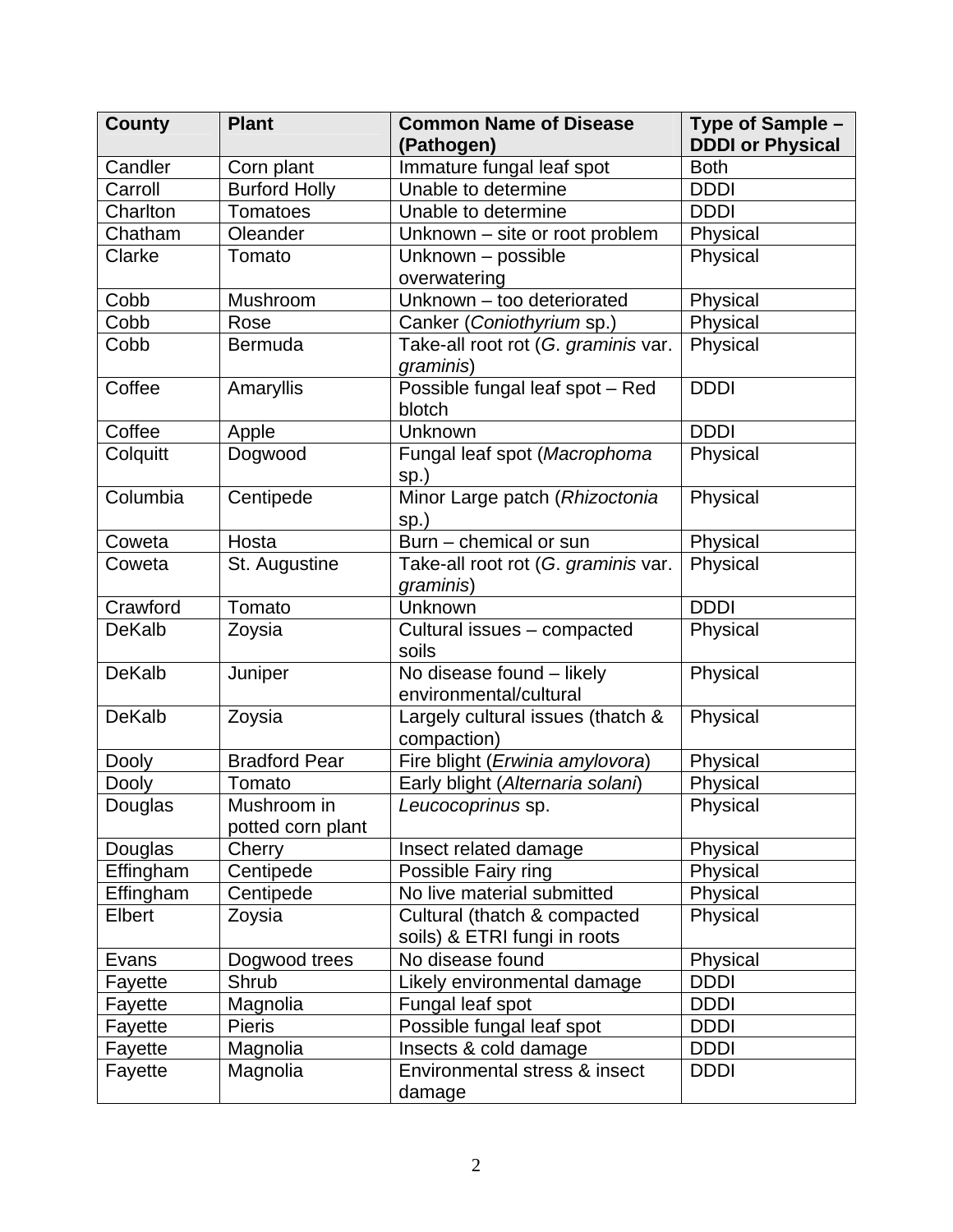| <b>County</b>   | <b>Plant</b>                   | <b>Common Name of Disease</b><br>(Pathogen)                                         | Type of Sample -<br><b>DDDI or Physical</b> |
|-----------------|--------------------------------|-------------------------------------------------------------------------------------|---------------------------------------------|
| Fayette         | Liriope                        | Cultural - urine                                                                    | <b>DDDI</b>                                 |
| Fayette         | Juniper                        | Unable to determine                                                                 | <b>DDDI</b>                                 |
| Floyd           | Boxwood                        | Possible Boxwood decline                                                            | <b>DDDI</b>                                 |
| Forsyth         | Bermuda grass                  | Cultural problems (thatch &<br>compacted soils)                                     | Physical                                    |
| Forsyth         | <b>Hybrid Bermuda</b><br>grass | Cultural issues & ETRI fungi in<br>roots                                            | Physical                                    |
| Franklin        | Blackberry                     | Cane and leaf rust (Kuehneola<br>sp.)                                               | Physical                                    |
| Fulton          | Rhododendron                   | Unknown                                                                             | <b>DDDI</b>                                 |
| Fulton          | Zoysia                         | Take-all root rot (G. graminis var.<br>graminis); Rust; cultural (mowing<br>height) | Physical                                    |
| Gilmer          | Spirea                         | No disease found                                                                    | <b>Both</b>                                 |
| Grady           | Pepper                         | Possible bacterial leaf spot                                                        | <b>DDDI</b>                                 |
| Gwinnett        | <b>Tall Fescue</b>             | No disease – some sort of<br>chemical spill or burn                                 | <b>DDDI</b>                                 |
| <b>Gwinnett</b> | Rose                           | Burn and fungal leaf spots                                                          | <b>DDDI</b>                                 |
| Gwinnett        | <b>Tall Fescue</b>             | No disease - largely cultural<br>problems (thatch & compaction)                     | Physical                                    |
| Gwinnett        | Acer palmatum                  | Cultural/environmental/chemical                                                     | <b>DDDI</b>                                 |
| Gwinnett        | Fescue                         | Cultural – very dry & compacted<br>soils                                            | Physical                                    |
| Gwinnett        | <b>Tomatoes</b>                | Viral                                                                               | <b>DDDI</b>                                 |
| Hall            | Concord grape                  | Possible chemical injury                                                            | Physical                                    |
| <b>Harris</b>   | Squash                         | Possible over-watering                                                              | <b>DDDI</b>                                 |
| Henry           | Kousa Dogwood                  | <b>Nutritional issues</b>                                                           | <b>DDDI</b>                                 |
| Henry           | Unknown                        | Spider mites                                                                        | <b>Both</b>                                 |
| Henry           | <b>Bunch grapes</b>            | Unknown                                                                             | <b>DDDI</b>                                 |
| Henry           | <b>Bunch grapes</b>            | Possible Phomopsis cane & leaf<br>spot                                              | <b>DDDI</b>                                 |
| Henry           | Centipede                      | Pythium root rot                                                                    | Physical                                    |
| Henry           | Tomato                         | Possible herbicide damage                                                           | <b>DDDI</b>                                 |
| Henry           | Unknown                        | Unknown                                                                             | <b>DDDI</b>                                 |
| Irwin           | Junipers &<br>Centipede        | Unknown - nutritional, burn, or<br>disease                                          | <b>DDDI</b>                                 |
| <b>Jackson</b>  | Various                        | Site problem                                                                        | Physical                                    |
| Jackson         | Bermuda grass                  | No live material submitted                                                          | Physical                                    |
| Jackson         | Magnolia                       | Environmental                                                                       | <b>DDDI</b>                                 |
| Jackson         | Aucuba                         | Unknown - possible insect<br>damage                                                 | <b>DDDI</b>                                 |
| Jefferson       | Centipede                      | No disease found                                                                    | Physical                                    |
| Jefferson       | St. Augustine                  | Take-all root rot (G. graminis var.                                                 | Physical                                    |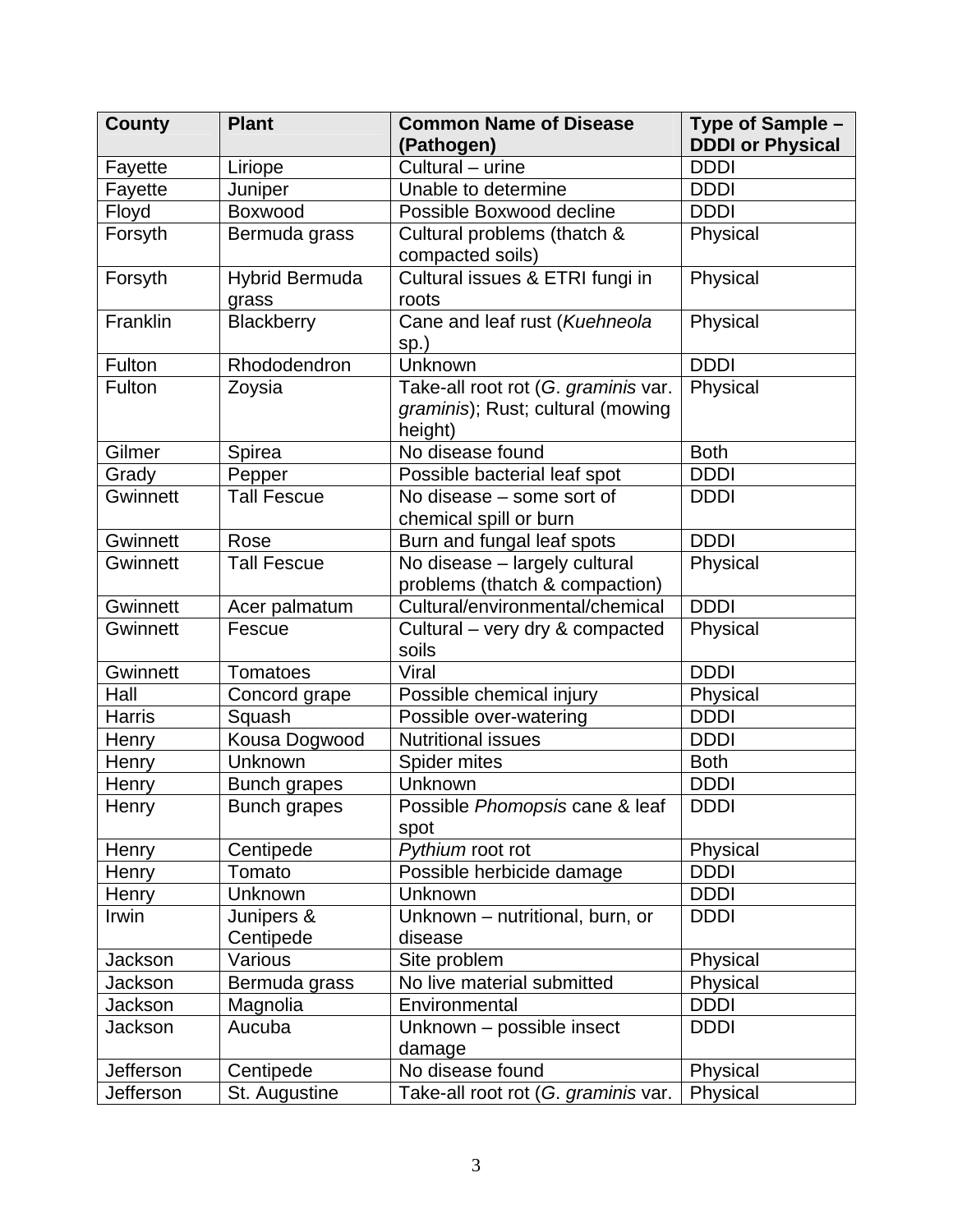| <b>County</b>  | <b>Plant</b>                          | <b>Common Name of Disease</b><br>(Pathogen)                                                                           | Type of Sample -<br><b>DDDI or Physical</b> |
|----------------|---------------------------------------|-----------------------------------------------------------------------------------------------------------------------|---------------------------------------------|
|                |                                       | graminis)                                                                                                             |                                             |
| <b>Jenkins</b> | Centipede                             | Possible Take all root rot                                                                                            | <b>DDDI</b>                                 |
| Jones          | Mushroom                              | Slime mold (Fuligo septica)                                                                                           | <b>DDDI</b>                                 |
| Macon          | Cryptomeria                           | Severe scale infestation                                                                                              | <b>Both</b>                                 |
| Madison        | Maple                                 | Possible Anthracnose                                                                                                  | <b>DDDI</b>                                 |
| Monroe         | Catalpa                               | Likely fungal leaf spot                                                                                               | <b>DDDI</b>                                 |
| Monroe         | <b>Bell pepper</b>                    | Possible fungal leaf spot                                                                                             | <b>DDDI</b>                                 |
| Monroe         | Vinca                                 | Possible sting nematode<br>damage                                                                                     | <b>DDDI</b>                                 |
| Monroe         | Tomato                                | Possible TSWV                                                                                                         | <b>DDDI</b>                                 |
| Morgan         | Elm                                   | <b>Compounded stresses</b>                                                                                            | <b>DDDI</b>                                 |
| Morgan         | <b>Willow Oak</b>                     | Unknown                                                                                                               | <b>DDDI</b>                                 |
| Morgan         | <b>Weeping Willow</b>                 | <b>Compounded stresses</b>                                                                                            | Physical                                    |
| Morgan         | Rose                                  | Canker (Coniothyrium sp.)                                                                                             | Physical                                    |
| <b>Newton</b>  | Tomato,<br>Cabbage, Parsley           | Burn - likely cold damage                                                                                             | Physical                                    |
| <b>Newton</b>  | <b>Yaupon Holly</b>                   | No disease found                                                                                                      | Physical                                    |
| Oglethorpe     | Watermelon                            | Drought stress                                                                                                        | Physical                                    |
| Paulding       | <b>Yoshino Cherry</b><br>tree         | Shot hole                                                                                                             | <b>DDDI</b>                                 |
| Peach          | Japanese Maple                        | Anthracnose                                                                                                           | <b>DDDI</b>                                 |
| <b>Pickens</b> | Pear                                  | Unknown                                                                                                               | <b>DDDI</b>                                 |
| Pierce         | <b>Bradford Pear</b>                  | Fire blight (Erwinia amylovora)                                                                                       | Physical                                    |
| Pierce         | St. Augustine                         | Take-all root rot (G. graminis var.<br>graminis)                                                                      | Physical                                    |
| Rabun          | <b>Tall fescue</b>                    | No disease - likely dog urine                                                                                         | <b>DDDI</b>                                 |
| Rabun          | llex crenata                          | No disease found - likely<br>environmental                                                                            | <b>DDDI</b>                                 |
| Rabun          | <b>Dwarf Hinoki</b><br><b>Cypress</b> | No disease found                                                                                                      | <b>Both</b>                                 |
| Randolph       | <b>Boxwood</b>                        | Unknown - chemical burn or root<br>rot                                                                                | <b>DDDI</b>                                 |
| Richmond       | St. Augustine                         | Take-all root rot (G. graminis var.<br>graminis), cultural problems (dry,<br>compacted soils); possible Fairy<br>ring | Physical                                    |
| Richmond       | St. Augustine                         | Take-all root rot (G. graminis var.<br>graminis)                                                                      | Physical                                    |
| Schley         | Centipede                             | Likely Take all root rot                                                                                              | <b>DDDI</b>                                 |
| <b>Sumter</b>  | Camellia                              | Algal leaf spot (Cephaleuros<br>virescens) and scale infestation                                                      | Physical                                    |
| Thomas         | Knockout rose                         | Unable to determine                                                                                                   | <b>DDDI</b>                                 |
| Troup          | Centipede                             | Cultural issues - dry & thatch                                                                                        | Physical                                    |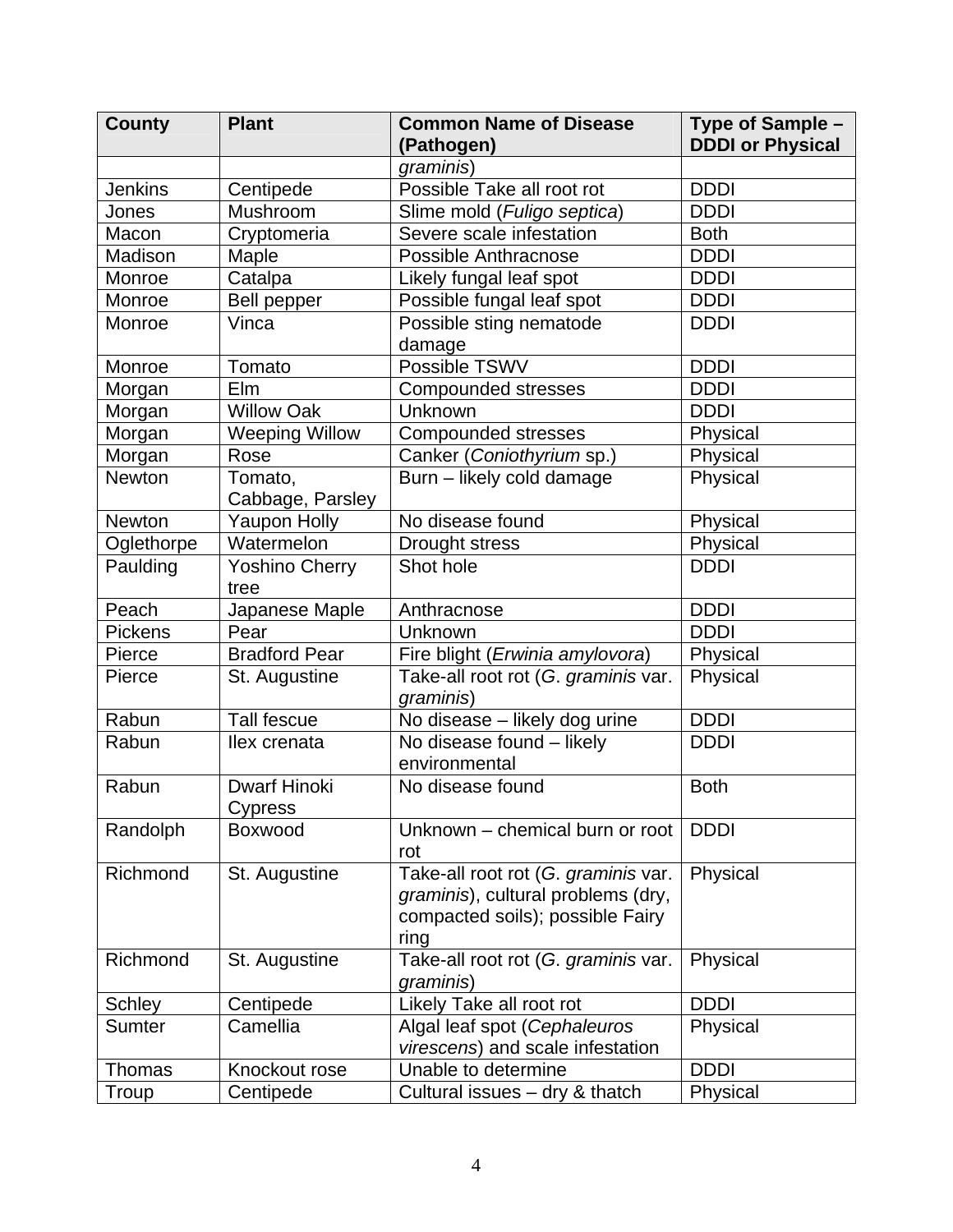| <b>County</b>                               | <b>Plant</b>           | <b>Common Name of Disease</b><br>(Pathogen) | Type of Sample -<br><b>DDDI or Physical</b> |
|---------------------------------------------|------------------------|---------------------------------------------|---------------------------------------------|
| Washington                                  | <b>Blackberry</b>      | Orange Cane Blotch                          | Physical                                    |
|                                             |                        | (Cephaleuros virescens)                     |                                             |
| Wayne                                       | Ligustrum              | Cold or insect damage                       | <b>DDDI</b>                                 |
| Wayne                                       | Camellia               | Canker - possible disease                   | <b>DDDI</b>                                 |
| Wayne                                       | Maple                  | Possible herbicide damage                   | <b>DDDI</b>                                 |
| Ware                                        | Centipede              | Take-all root rot (G. graminis var.         | Physical                                    |
|                                             |                        | graminis)                                   |                                             |
| Ware                                        | Centipede              | Take-all root rot (G. graminis var.         | Physical                                    |
|                                             |                        | graminis)                                   |                                             |
| Ware                                        | <b>Oxalis</b>          | <b>Rust</b>                                 | <b>Both</b>                                 |
| Ware                                        | Centipede              | Take-all root rot (G. graminis var.         | Physical                                    |
|                                             |                        | graminis)                                   |                                             |
| Ware                                        | Centipede              | No disease found                            | Physical                                    |
| Whitfield                                   | Gardenia               | Likely cultural - lack of water             | <b>DDDI</b>                                 |
| Whitfield                                   | Japanese Maple         | Fungal leaf spot (Phyllosticta              | <b>Both</b>                                 |
|                                             |                        | sp.)                                        |                                             |
| Whitfield                                   | Tomato                 | Possible disease                            | <b>DDDI</b>                                 |
| Whitfield                                   | Fescue mix             | Unable to determine                         | <b>DDDI</b>                                 |
| Worth                                       | Centipede              | Cultural problems (thatch) &                | <b>Both</b>                                 |
|                                             |                        | ETRI fungi                                  |                                             |
| Worth                                       | <b>Leyland Cypress</b> | Scale infestation                           | <b>Both</b>                                 |
| Worth                                       | Centipede              | No disease found - likely cultural          | <b>Both</b>                                 |
| Worth                                       | Potatoes               | Unknown                                     | <b>DDDI</b>                                 |
| Total samples (mid-April to mid-June) = 126 |                        |                                             |                                             |
| Physical = 51<br>$DDDI = 63$<br>Both = $12$ |                        |                                             |                                             |

## **BACTERIAL SPOT ON PEPPER & TOMATO**

Bacterial spot on pepper and tomato is a very common problem in homeowner gardens in Georgia. Bacterial spot is more prevalent during wet weather, and although it is fairly dry right now, homeowners are able to water their gardens and many of them likely use overhead irrigation, which provides a suitable environment for bacteria to infect and spread.

Bacterial spot is caused by *Xanthomonas campestris* pv. *vesicatoria*. Bacteria are microscopic organisms that cannot be seen by the naked eye. This can make it hard to accurately identify this disease and the symptoms are often times mistaken for various fungal leaf spots. One way you can rule out fungi as causal organisms is to examine the centers of the leaf spots for fungal spores and reproductive structures (perithecia, pycnidia, etc.).

Symptoms of this disease include: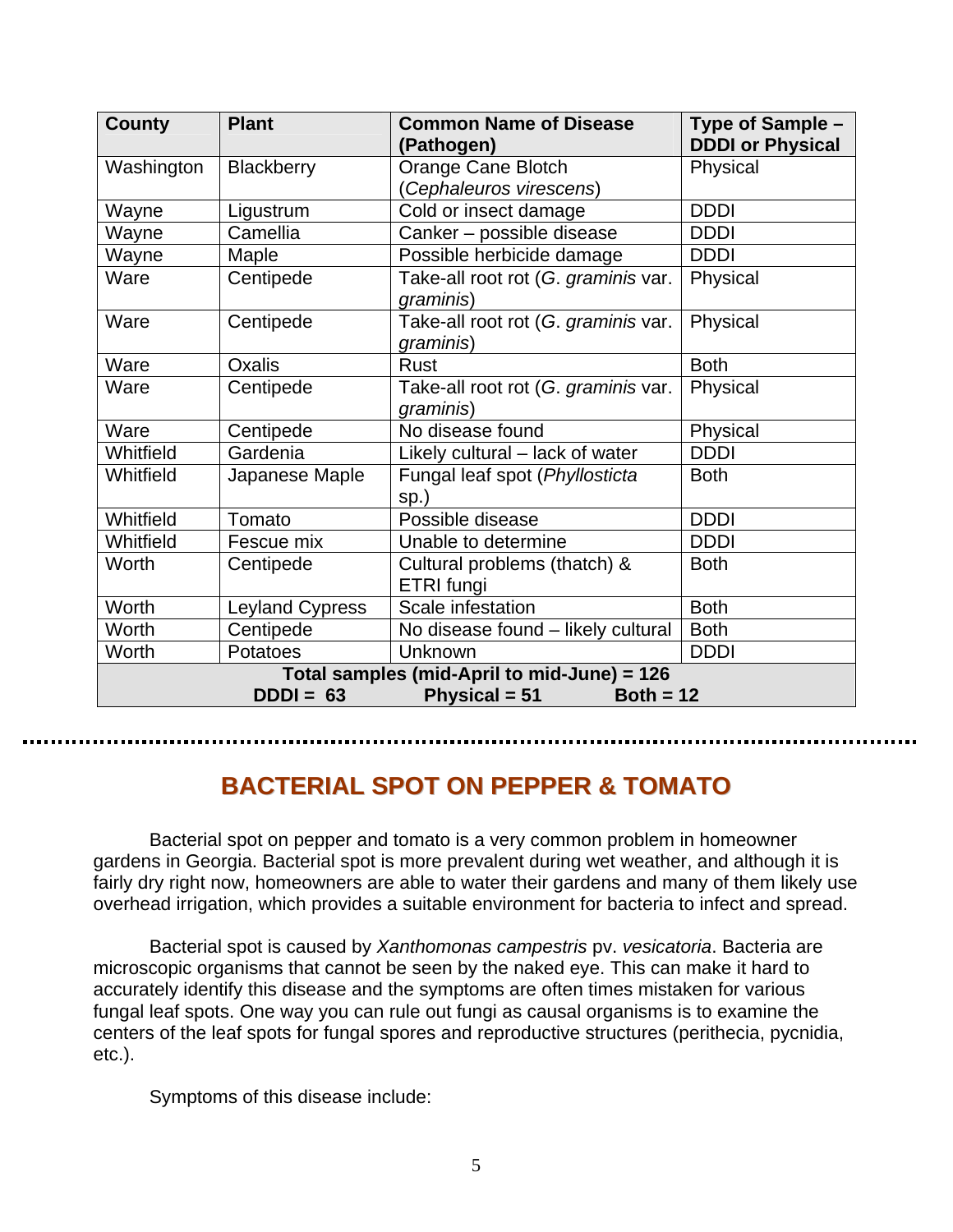

Angular, water soaked leaf spots on pepper and tomato leaves



Small, blister-like spots on the fruit; warty in appearance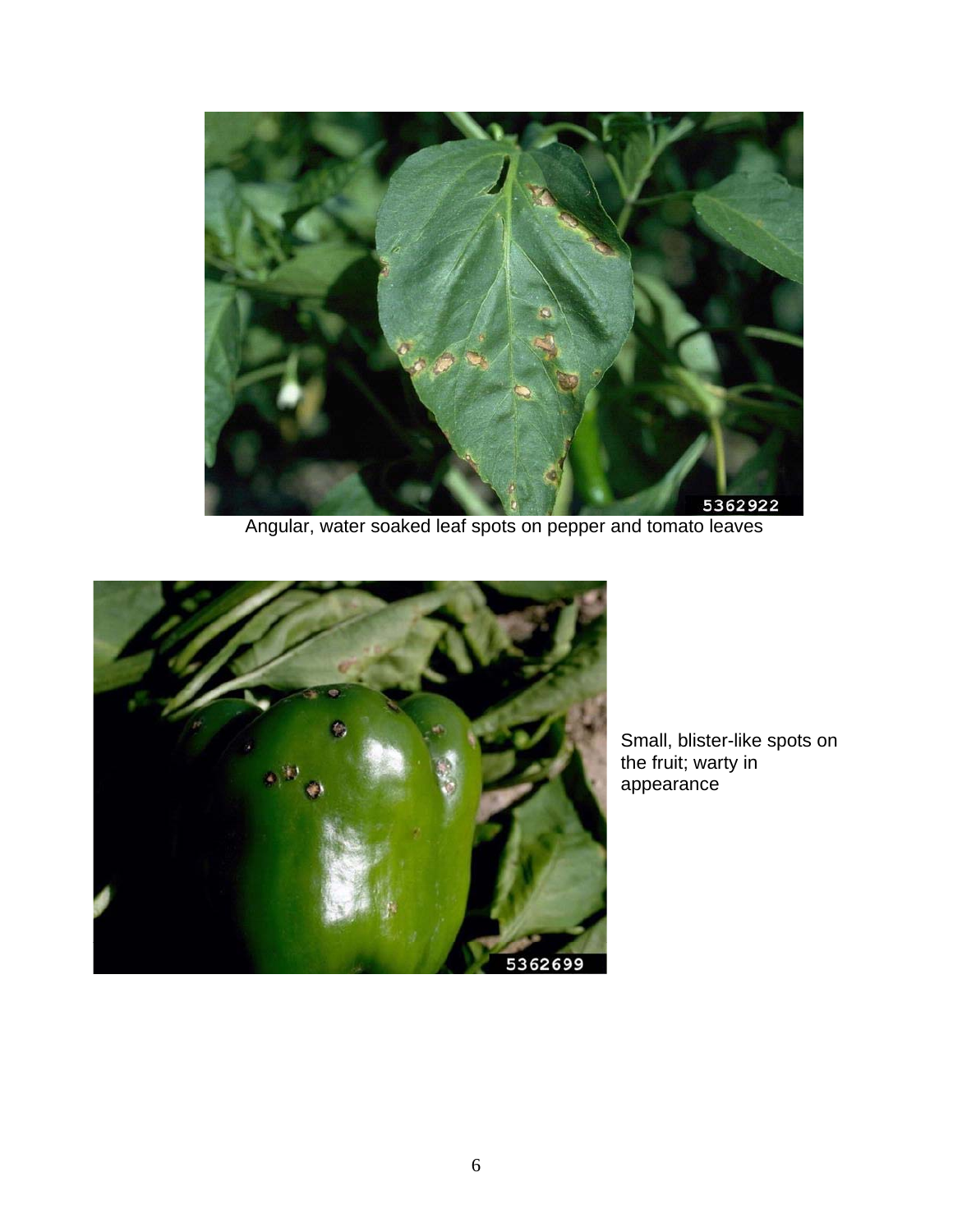

Bacterial spots on tomato – light centers, dark borders, scabby appearance



Bacterial spots on tomato leaves – sometimes with a yellow halo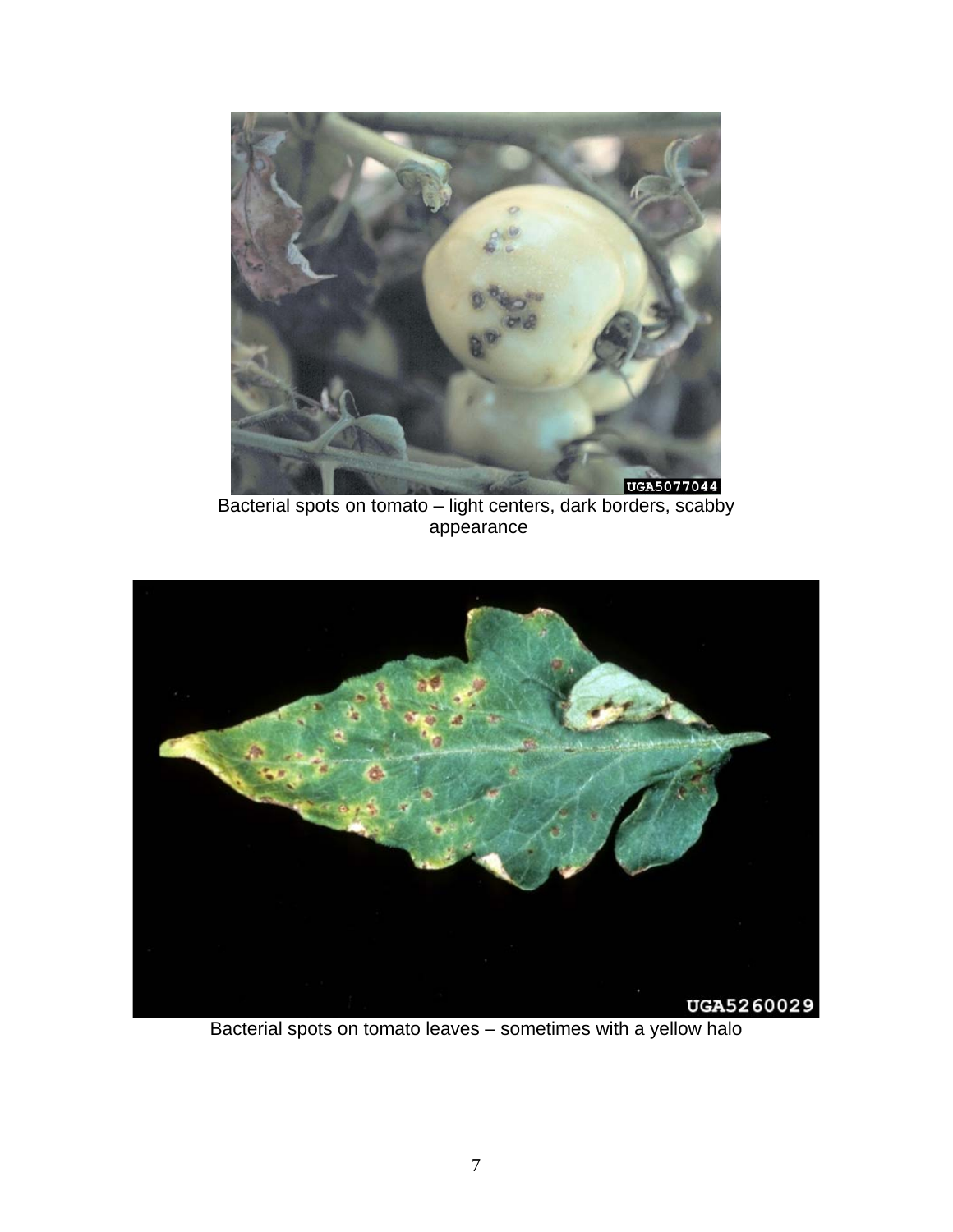The leaves of both peppers and tomatoes will be water-soaked at first. The spots are often times surrounded by a yellow halo or they may have light centers and dark borders. The leaves may become deformed and/or necrotic (similar to TSWV symptoms) – see below.



Infected leaves may drop prematurely. This can expose the fruits to sunscald and other fruit rots. On the fruit, the spots look circular to irregular and become scabby or warty as they age.

The bacterial spot pathogen survives in infected plant debris and in seeds. Therefore, it is extremely important to remove and discard infected plant material from the garden immediately after the pathogen is detected. In addition, saving seeds from one season to the next can be risky. The bacterium is spread from leaf to fruit and plant to plant mainly by splashing water. This is why overhead irrigation should be avoided. Bacteria enter the leaves through natural openings such as stomata or wounds. Thus, it is important not to work in the garden when the leaves are wet and to avoid injuring the plants.

In terms of disease management of this pathogen, prevention is the best way to keep your tomatoes and peppers free from disease. Be sure to purchase certified disease free seed. Homeowners can also treat the seeds with a Clorox treatment (2 parts Clorox: 8 parts water). It is important to rinse the seeds with water after the treatment and dry them. This will reduce the germination of the seeds though, so it is really a catch 22. Crop rotation is also important. I know most homeowners have a small plot of land reserved for their gardens but try to move the tomatoes and peppers as much as possible and rotate with crops not in the same family. As a last resort, preventative copper sprays can be helpful in avoiding bacterial infections. Coverage is very important (contact pesticide) and the copper is only effective if applied before infection occurs. Therefore, if the homeowner has had problems with bacterial spot in the past, adequate coverage before and during rainy periods will likely be necessary to prevent disease infections.

Good luck!